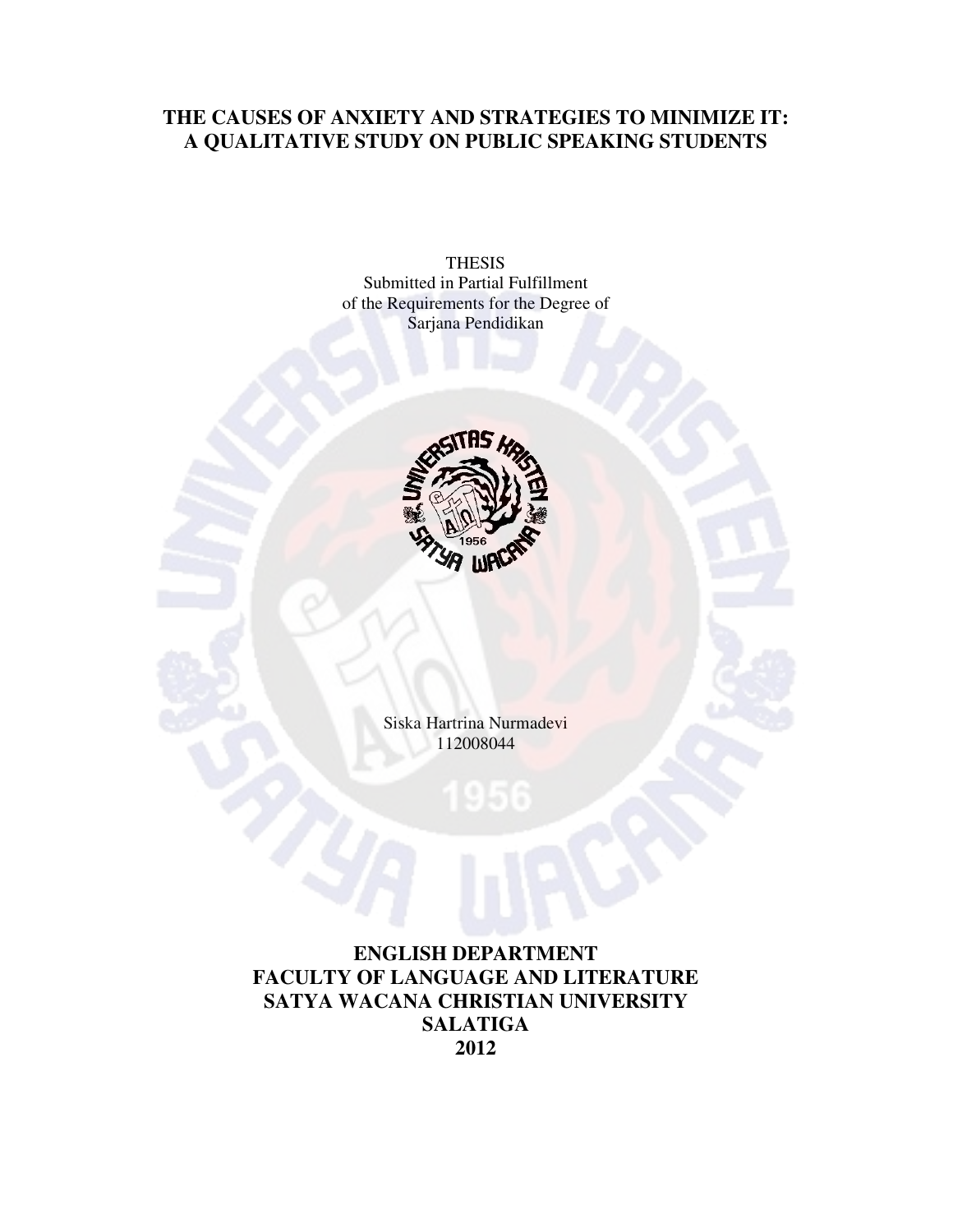**THESIS** Submitted in Partial Fulfillment of the Requirements for the Degree of Sarjana Pendidikan



Siska Hartrina Nurmadevi 112008044

**ENGLISH DEPARTMENT FACULTY OF LANGUAGE AND LITERATURE SATYA WACANA CHRISTIAN UNIVERSITY SALATIGA 2012**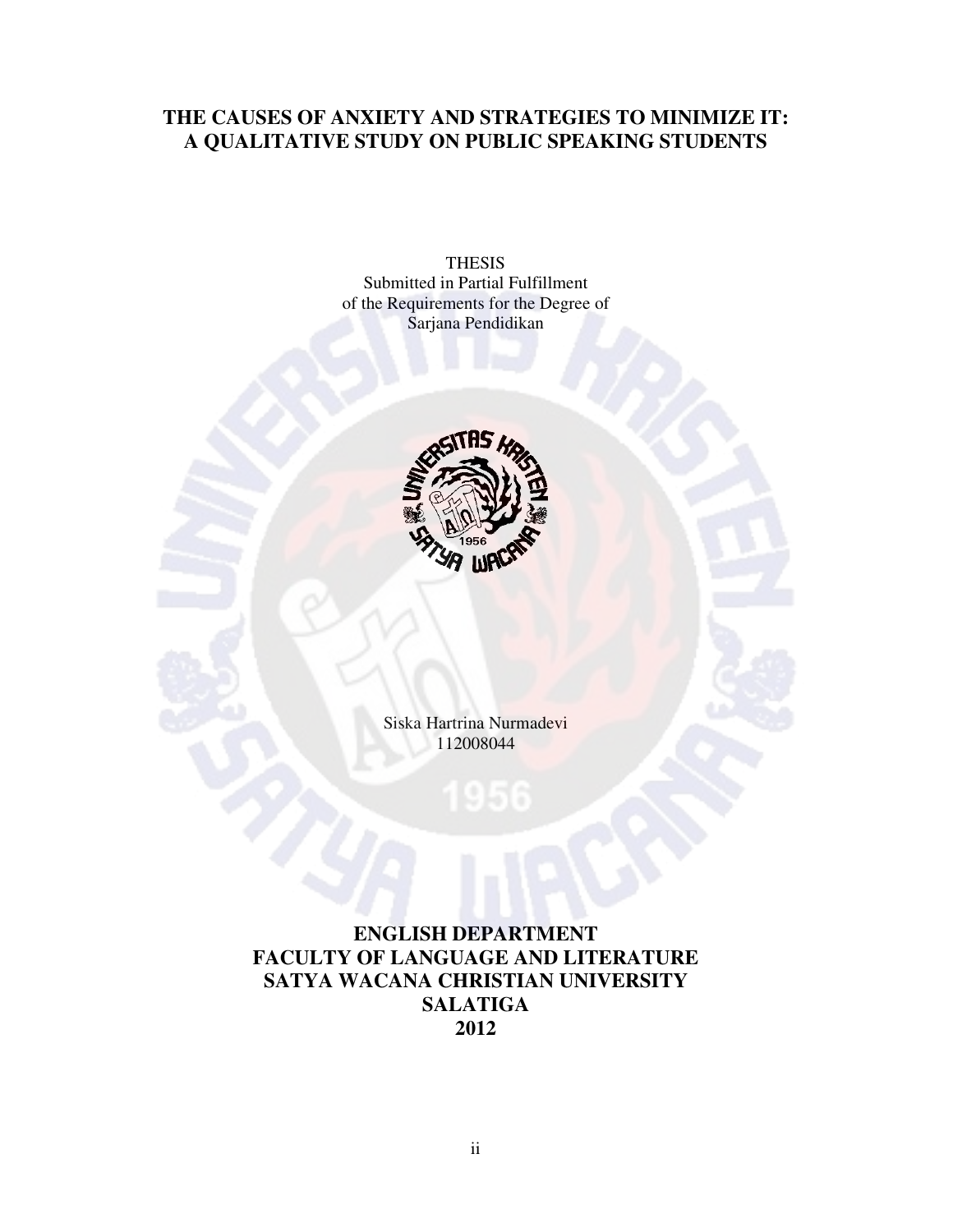THESIS Submitted in Partial Fulfillment of the Requirements for the Degree of Sarjana Pendidikan

> Siska Hartrina Nurmadevi 112008044

> > Approved by:

Listyani, M. Hum Anne I. Timotius, M.Ed

Supervisor Examiner

 $\overline{\phantom{a}}$  ,  $\overline{\phantom{a}}$  ,  $\overline{\phantom{a}}$  ,  $\overline{\phantom{a}}$  ,  $\overline{\phantom{a}}$  ,  $\overline{\phantom{a}}$  ,  $\overline{\phantom{a}}$  ,  $\overline{\phantom{a}}$  ,  $\overline{\phantom{a}}$  ,  $\overline{\phantom{a}}$  ,  $\overline{\phantom{a}}$  ,  $\overline{\phantom{a}}$  ,  $\overline{\phantom{a}}$  ,  $\overline{\phantom{a}}$  ,  $\overline{\phantom{a}}$  ,  $\overline{\phantom{a}}$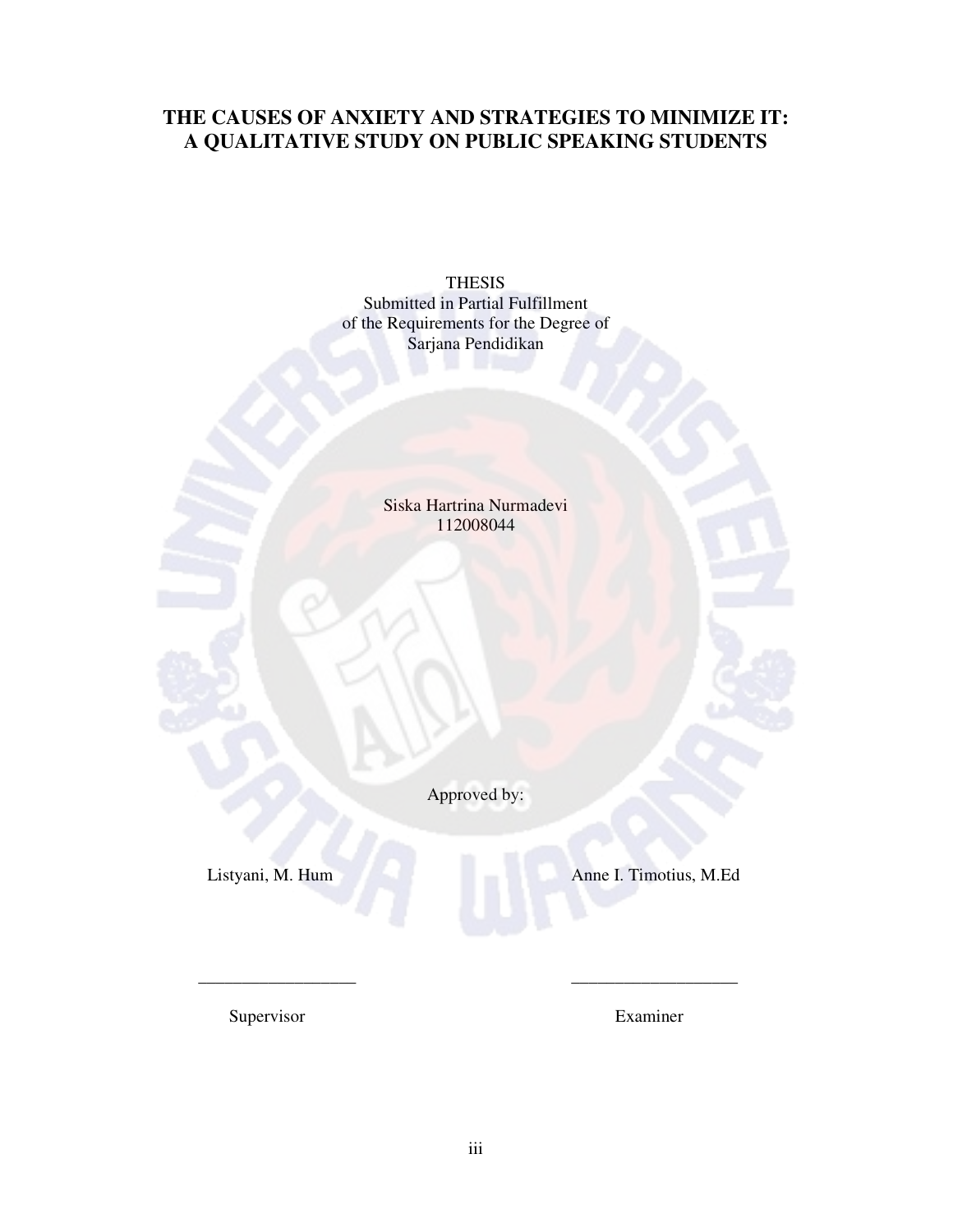#### **COPYRIGHT STATEMENT**

This thesis contains no such material as has been submitted for examination in any course or accepted for the fulfillment of any degree or diploma in any university. To the best of my knowledge and my belief, this contains no material previously published or written by any other person except where due reference is made in the text.

Copyright@ 2012. Siska Hartrina Nurmadevi and Listyani, M.Hum

All rights reserved. No part of this thesis may be reproduced by any means without the permission of at least one of the copyright owners or the English Department, Faculty of Language and Literature, Satya Wacana University, Salatiga.

Siska Hartrina Nurmadevi:

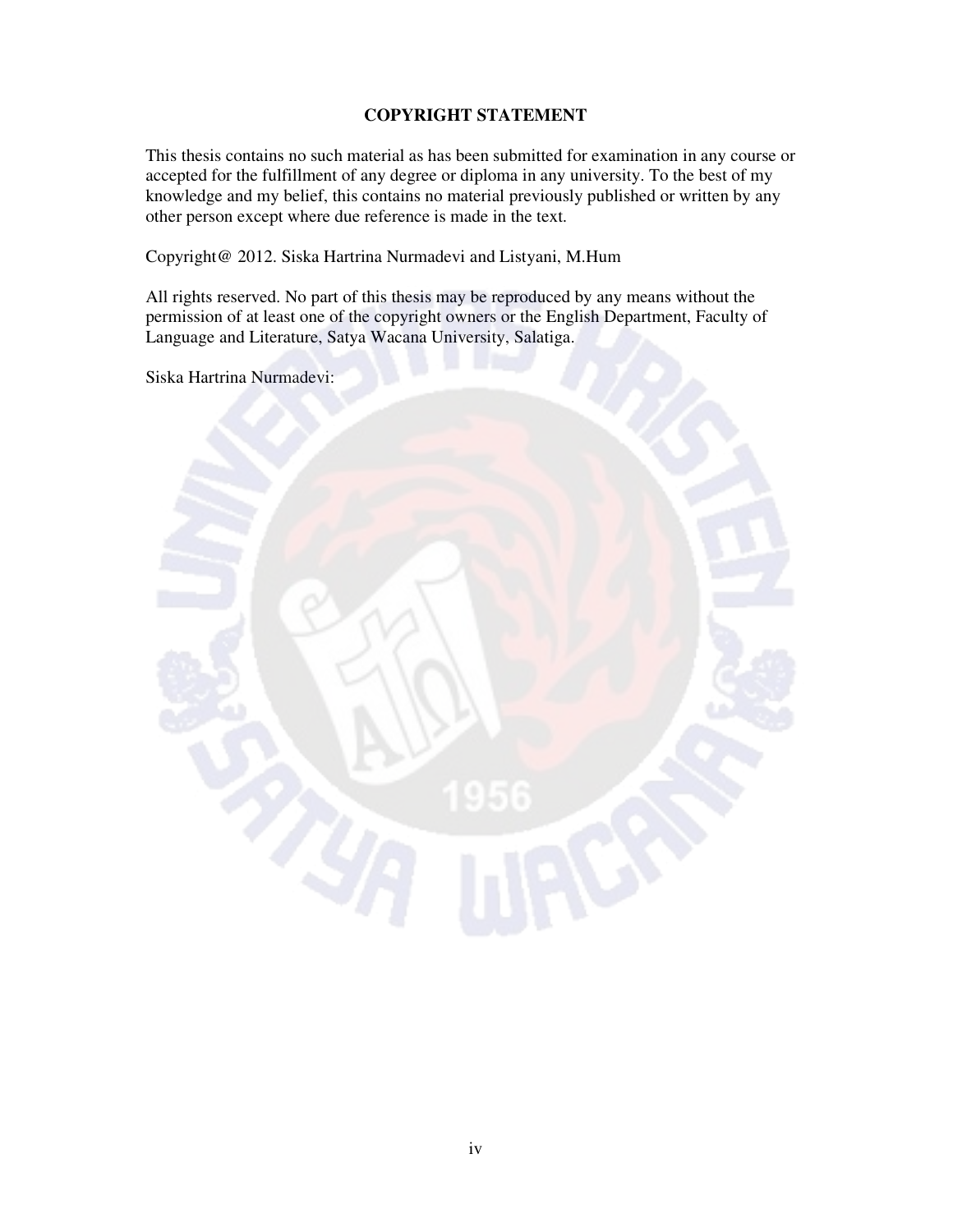#### **PUBLICATION AGREEMENT DECLARATION**

As a member of the (SWCU) Satya Wacana Christian University academic community, I verify that:

| Name                     | : Siska Hartrina Nurmadevi |
|--------------------------|----------------------------|
| <b>Student ID Number</b> | : 112008044                |
| <b>Study Program</b>     | : English Education        |
| Faculty                  | : Language and Literature  |
| Kind of Work             | : Undergraduate Thesis     |

In developing my knowledge, I agree to provide SWCU with a non-exclusive royalty free right for my intellectual property and the contents therein entitled:

#### **THE CAUSES OF ANXIETY AND STRATEGIES TO MINIMIZE IT: A QUALITATIVE STUDY ON PUBLIC SPEAKING STUDENTS**

along with any pertinent equipment.

With this non-exclusive royalty free right, SWCU maintains the right to copy, reproduce, print, publish, post, display, incorporate, store in or scan into a retrieval system or database, transmit, broadcast, barter or sell my intellectual property, in whole or in part without my express written permission, as long as my name is still included as the writer.

This declaration is made according to the best of my knowledge.

Made in : Salatiga

Verified by signee,

Date

Siska Hartrina Nurmadevi

Approved by

Thesis Supervisor Thesis Examiner

Listyani, M. Hum Anne I. Timotius, M.Ed